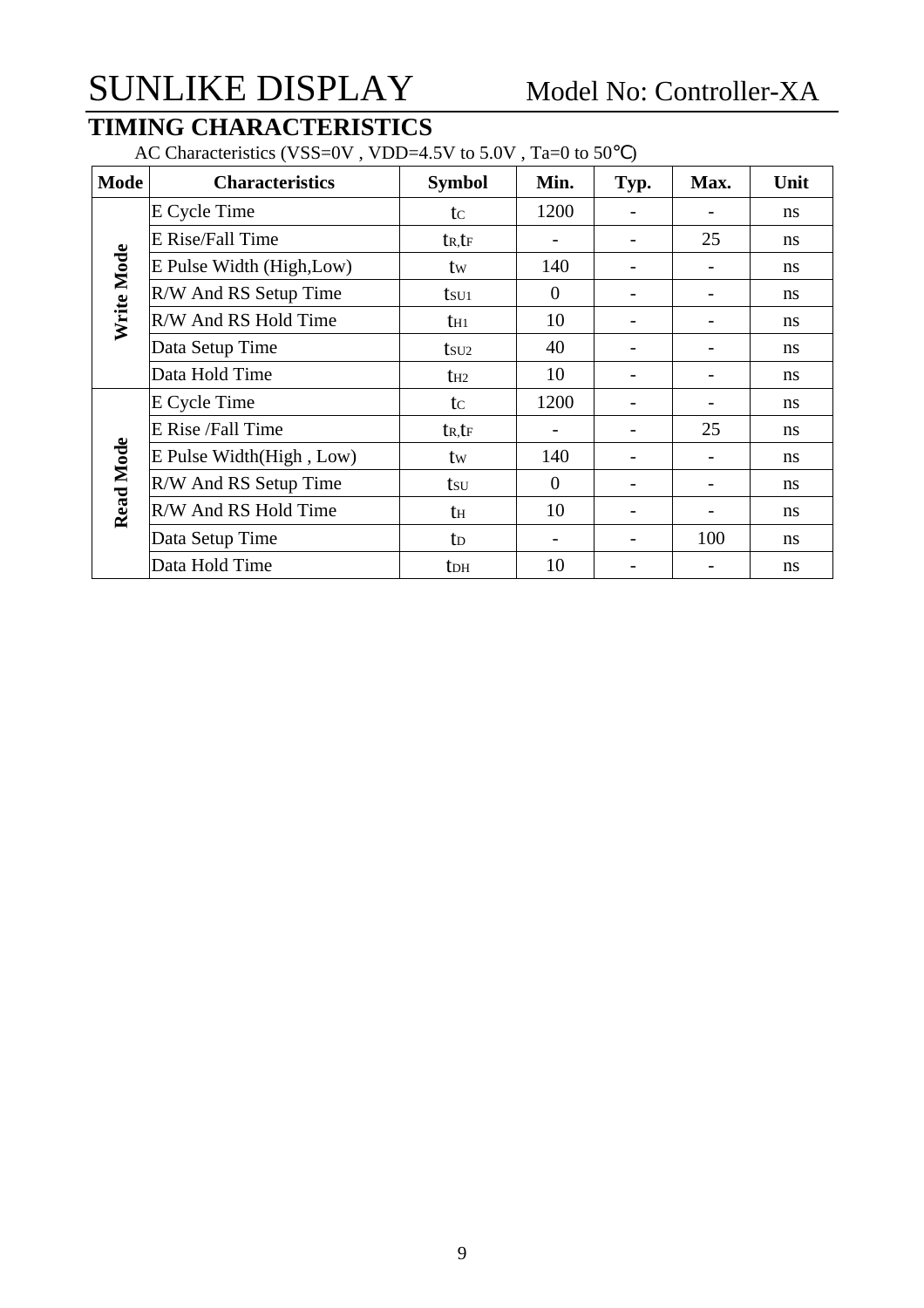## **Read/Write Timing Chart**



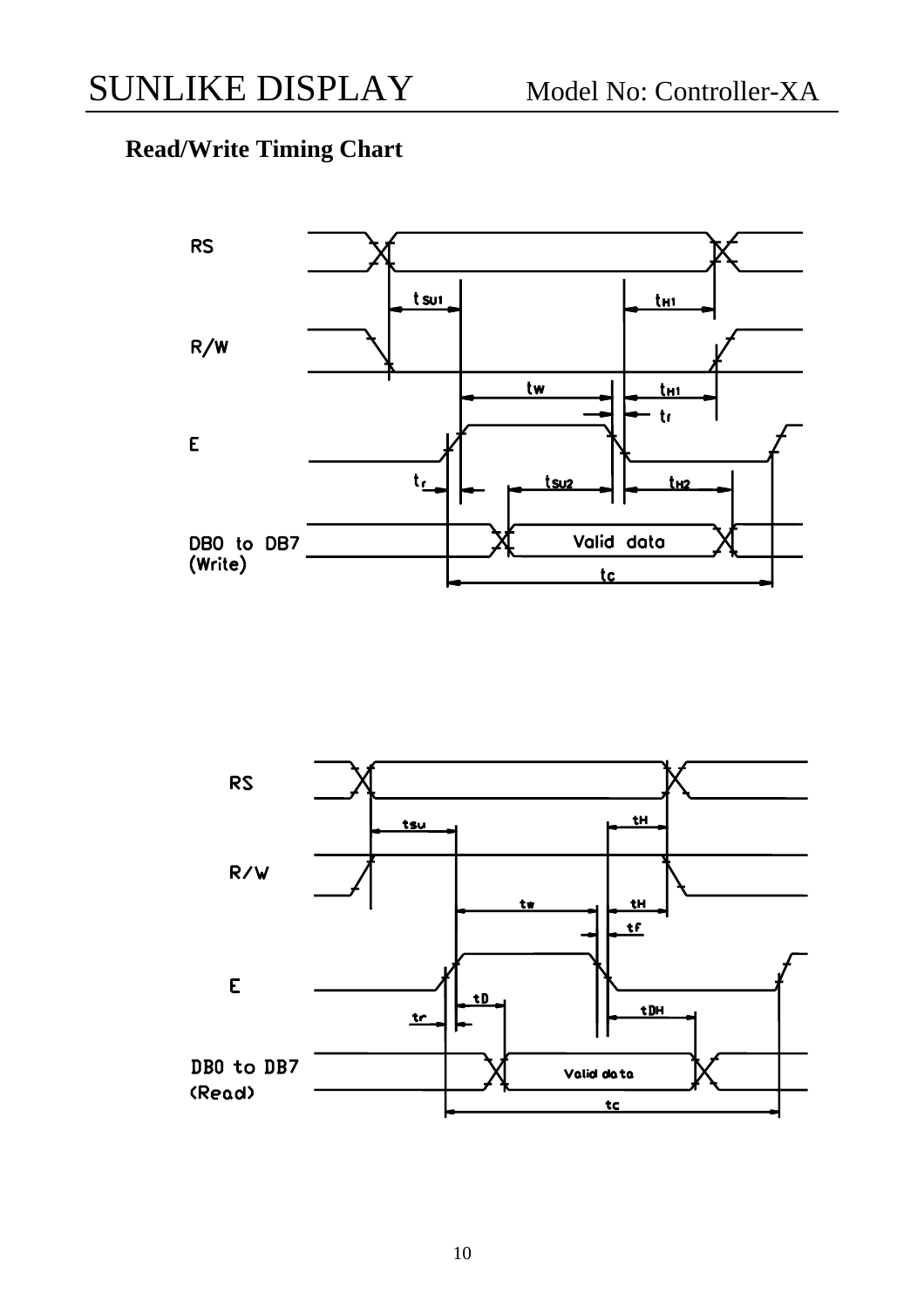## **Commands**

| Instruction                                    |                |          |          |                                     | Instruction code              |                |                |                |                |                                           | Description                                                                                                                                                                      | Execution<br>Time(fosc is |
|------------------------------------------------|----------------|----------|----------|-------------------------------------|-------------------------------|----------------|----------------|----------------|----------------|-------------------------------------------|----------------------------------------------------------------------------------------------------------------------------------------------------------------------------------|---------------------------|
|                                                | <b>RS</b>      |          |          | R/W DB7 DB6 DB5 DB4 DB3 DB2 DB1 DB0 |                               |                |                |                |                |                                           |                                                                                                                                                                                  | 270 kHz)                  |
| Clear<br>Display                               | $\theta$       | $\theta$ | $\Omega$ | $\theta$                            | $\theta$                      | $\theta$       | $\Omega$       | $\theta$       | $\Omega$       | $\mathbf{1}$                              | Write"20H"toDDRAM.and set<br>DDRAM address to"00H" from AC                                                                                                                       | 1.53 <sub>m</sub> S       |
| Return<br>Home                                 | $\theta$       | $\Omega$ | $\Omega$ | $\Omega$                            | $\Omega$                      | $\theta$       | $\Omega$       | $\Omega$       | 1              | $\ast$                                    | Set DDRAM address to "00H"<br>from AC and return cursor to its<br>original position if shifted.<br>The contents of DDRAM are not changed.                                        | 1.53 <sub>m</sub> S       |
| Entry<br>Mode                                  | $\theta$       | $\theta$ | $\Omega$ | $\Omega$                            | $\theta$                      | $\theta$       | $\Omega$       | 1              | $\rm{ID}$      | S                                         | Assign cursor moving direction<br>and make shift of entire display<br>enable.                                                                                                    | $39 \mu S$                |
| Display<br>ON/OFF                              | $\theta$       | $\theta$ | $\Omega$ | $\Omega$                            | $\theta$                      | $\Omega$       | 1              | D              | $\mathcal{C}$  | B                                         | Set display(D), cursor(C), and blinking of<br>$cursor(B)$ on/off<br>Control bit.                                                                                                 | $39 \mu S$                |
| Cursor or<br>Display<br>Shift                  | $\theta$       | $\Omega$ | $\Omega$ | $\Omega$                            | $\theta$                      | 1              | S/C            | R/L            | $\ast$         | $\ast$                                    | Set cursor moving and display<br>Shift control bit, and the<br>Direction, without changing<br>DDRAM data.                                                                        | $39 \mu S$                |
| Function<br><b>Set</b>                         | $\Omega$       | $\theta$ | $\Omega$ | $\Omega$                            | 1                             | DL             | N              | $\mathbf{F}$   | $\ast$         | $\ast$                                    | $(DL:4-$<br>Set<br>interface<br>data<br>length<br>bit/8-bit),numbers<br>of<br>display<br>line(N:1-line/2-line), display<br>font<br>type $(F:5*8 \text{ dots}/5*11 \text{ dots})$ | $39 \mu S$                |
| Set CG<br><b>RAM</b><br>Address                | $\Omega$       | $\Omega$ | $\Omega$ | 1                                   |                               |                |                |                |                | $AC5$ $AC4$ $AC3$ $AC2$ $AC1$ $AC0$       | Set CGRAM address in address<br>counter.                                                                                                                                         | $39 \mu S$                |
| Set DD<br><b>RAM</b><br>Address                | $\Omega$       | $\Omega$ | 1        |                                     |                               |                |                |                |                | $AC6$ $AC5$ $AC4$ $AC3$ $AC2$ $AC1$ $AC0$ | Set CGRAM address in address<br>Counter.                                                                                                                                         | $39 \mu S$                |
| <b>Read Busy</b><br>Flag and<br><b>Address</b> | $\overline{0}$ | 1        | BF       |                                     |                               |                |                |                |                | $AC6$ $AC5$ $AC4$ $AC3$ $AC2$ $AC1$ $AC0$ | Whether during internal<br>Operation or not cat be known<br>By reading BF. The contents of<br>Address counter can also be read.                                                  | $0 \mu S$                 |
| Write Data<br>to ram                           | 1              | $\Omega$ | D7       | D <sub>6</sub>                      | D <sub>5</sub>                | D <sub>4</sub> | D <sub>3</sub> | D2             | D1             | D <sub>0</sub>                            | Write data into internal RAM<br>(DDRAM/CGRAM).                                                                                                                                   | $43 \mu S$                |
| Read Data<br>From RAM                          | 1              | 1        | D7       | D <sub>6</sub>                      | D <sub>5</sub>                | D4             | D <sub>3</sub> | D <sub>2</sub> | D <sub>1</sub> | D <sub>0</sub>                            | Read data from internal RAM<br>(DDRAM/CGRAM).                                                                                                                                    | $43 \mu S$                |
|                                                |                |          |          | Code                                |                               |                |                |                |                |                                           | Description<br>Executed Time (max)                                                                                                                                               |                           |
| $I/D=1$ : Increment                            |                |          |          |                                     | $DL=0:4-bit$                  |                |                |                |                |                                           | <b>DDRAM: Display Data RAM</b><br>fcp or fose=250kHz                                                                                                                             |                           |
| $I/D=0$ : Decrement                            |                |          |          |                                     | $N=1:2$ lines                 |                |                |                |                |                                           | <b>CGRAM: Character Generator RAM</b><br>However, when                                                                                                                           | Frequency                 |
| $S=1$ : With display shift                     |                |          |          |                                     | $N=0$ : 1 lines               |                |                |                |                |                                           | <b>ACG:CGRAM Address</b><br>changes,                                                                                                                                             |                           |
| $S/C=1$ : Display shift                        |                |          |          |                                     | $F=1:5\times 11$ dots         |                |                |                |                |                                           | ADD:DDRAM Address Corresponds to<br>execution time also changes                                                                                                                  |                           |
| $S/C=0$ : Cursor movement                      |                |          |          |                                     | $F=0:5\times 8$ dots          |                |                |                |                |                                           | cursor address.<br>EX                                                                                                                                                            |                           |
| $R/L=1$ : Shift to the right                   |                |          |          |                                     | BF=1:Internal operation is    |                |                |                |                |                                           | AC: Address Counter, used for both<br>if fcp or fose is 270kHz                                                                                                                   |                           |
| $R/L=0$ : Shift to the left                    |                |          |          |                                     | being performed               |                |                |                |                |                                           | DDRAM and CGRAM<br>$40\mu s \times 250/270=37\mu s$                                                                                                                              |                           |
| $DL=1:8-bit$                                   |                |          |          |                                     | BF=0 : Instruction acceptable |                |                |                |                |                                           | *: Invalid.                                                                                                                                                                      |                           |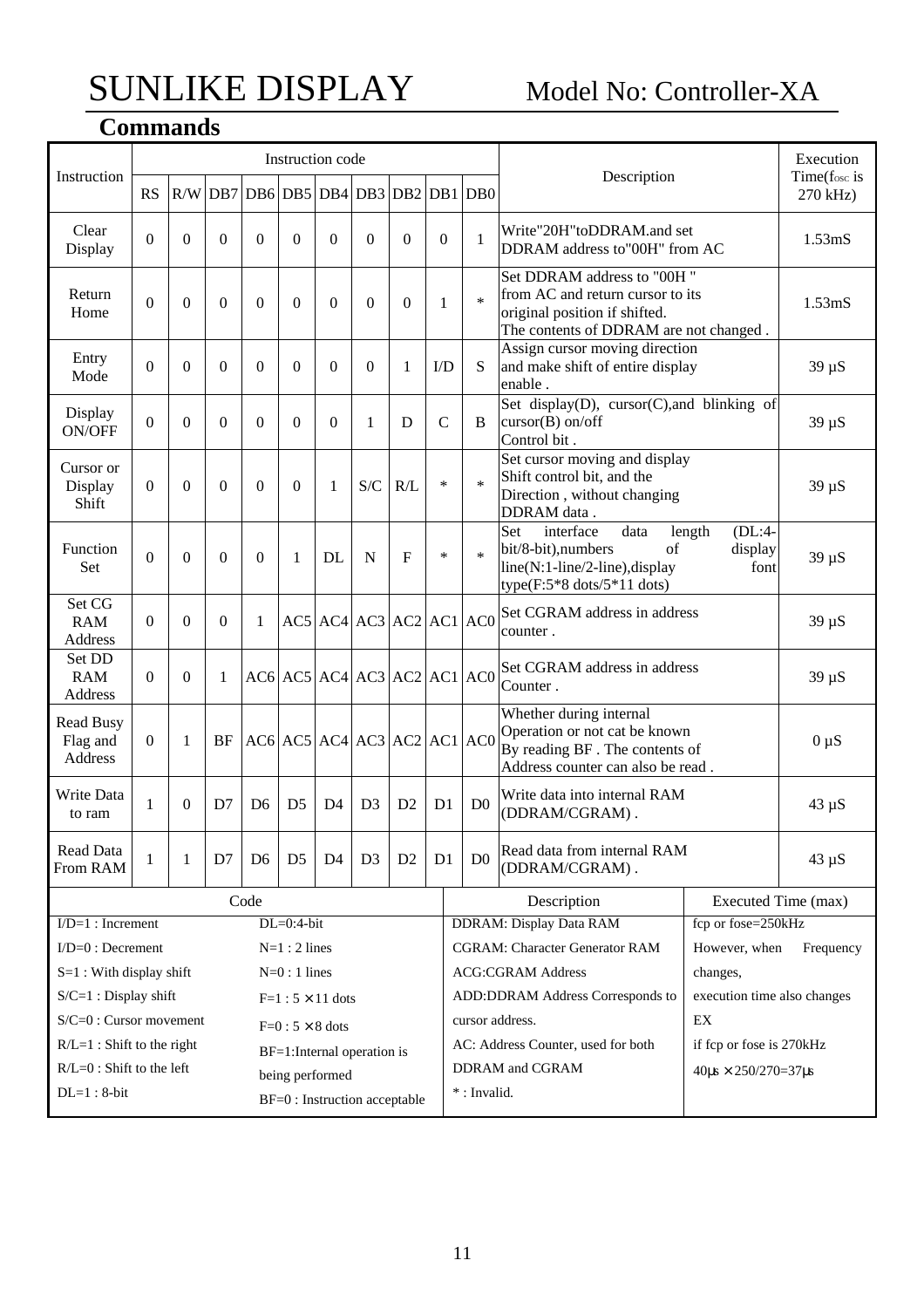#### **COMMANDS DESCRIPTION Clear Display**

|                                           | RS R/W DB7 DB6 DB5 DB4 DB3 DB2 DB1 DB0 |  |  |  |  |
|-------------------------------------------|----------------------------------------|--|--|--|--|
| $  0   0   0   0   0   0   0   0   0   1$ |                                        |  |  |  |  |

Clear all the display data by writing "20H" (space code) to all DDRAM address , and set DDRAM Address to "00H" into AC (address counter) .Return cursor to the original status .namely , bring the Cursor to the left edge on first line of the display. Make entry mode increment  $(I/D="1")$ .

#### **Return Home**

|  |  |  | R/W DB7 DB6 DB5 DB4 DB3 DB2 DB1 DB0       |  |  |
|--|--|--|-------------------------------------------|--|--|
|  |  |  | $  0   0   0   0   0   0   0   0   1   *$ |  |  |

Return Home is cursor return home instruction . Set DDRAM address to "00H" into the address Counter . Return cursor to its original site and return display to its original status, if shifted . Content of DDRAM is not changed .

#### **Entry Mode Set**

| RS. | R/W DB7 DB6 DB5 DB4 DB3 DB2 DB1 DB0 |  |  |  |  |
|-----|-------------------------------------|--|--|--|--|
|     |                                     |  |  |  |  |

Set the moving direction of cursor and display .

#### **I/D : Increment/ decrement of DDRAM address (cursor or blink)**

When I/D= "High", cursor/blink moves to right and DDRAM address is increased by 1. When  $I/D$  = "Low", cursor/blink moves to left and DDRAM address is increased by 1. \*CGRAM operates the same as DDRAM , when read from or write to CGRAM .

#### **S : Shift of entire display**

When DDRAM read (CGRAM read/write) operation or  $S = "Low"$ , shift of entire display is not performed . If **S =** "High" and DDRAM write operation , shift of entire display is performed according to I/D value  $(I/D = "1"$ , shift left,  $I/D = "0"$ : shift right).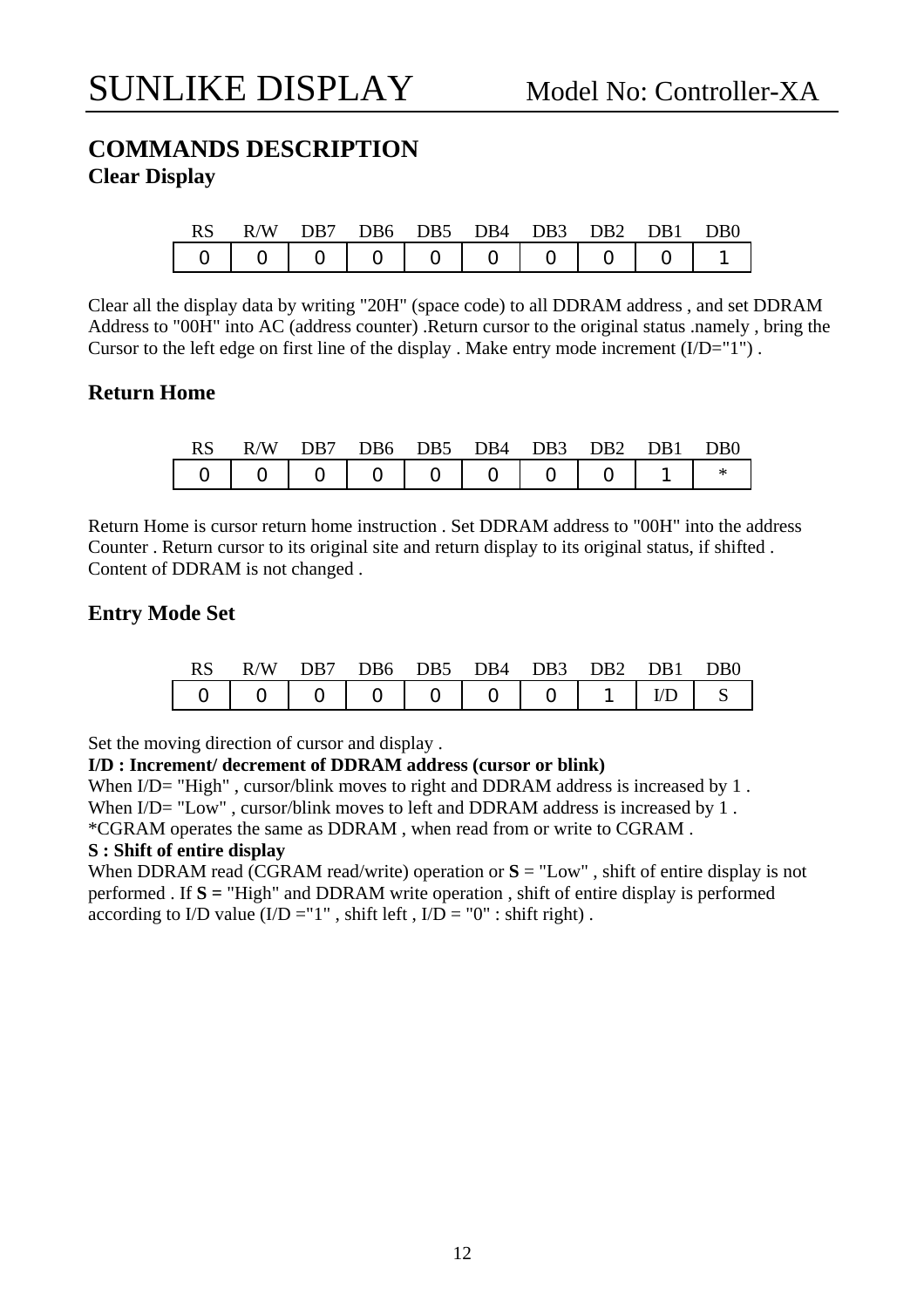#### **Display ON/OFF Control**

|  | RS R/W DB7 DB6 DB5 DB4 DB3 DB2 DB1 DB0 |  |  |  |  |
|--|----------------------------------------|--|--|--|--|
|  |                                        |  |  |  |  |

Control display/cursor/blink ON/OFF 1 bit register .

#### **D : Display ON/OFF control bit**

When  $D = "High"$ , entire display is turned on.

When  $D = "Low"$ , display is turned off, but Display data is remained in DDRAM.

#### **C : Cursor ON/OFF control bit**

When  $C = "High"$ , cursor is turned on.

When  $C = "Low"$ , cursor is disappeared in current display, but I/D register remains its data. **B : Cursor Blink ON/OFF control bit** 

When  $B = "High"$ , cursor blink is on, that performs alternate between all the high data and When  $B = "Low"$ , blink is off.

#### **Cursor or Display Shift**

| <b>RS</b> |  |  | R/W DB7 DB6 DB5 DB4 DB3 DB2 DB1 DB0 |  |  |
|-----------|--|--|-------------------------------------|--|--|
|           |  |  |                                     |  |  |

Without writing or reading of display data , shift right /left cursor position or display .

This instruction is used to correct or search display data . (Refer to Table 4 )

During 2-line mode display, cursor moves to the  $2<sup>nd</sup>$  line after 40<sup>th</sup> digit of 1<sup>st</sup> line.

Note that display shift is performed simultaneously in all the line .

When displayed data is shifted repeatedly , each line shifted individually .

When display shift is performed , the contents of address counter are not changed .

| S/C | R/L | <b>Operation</b>                                                                 |
|-----|-----|----------------------------------------------------------------------------------|
|     |     | Shift cursor to the left, AC is decreased by 1.                                  |
|     |     | Shift cursor to the right, AC is increased by 1.                                 |
|     |     | Shift all of the display to the left, cursor moves according<br>to the display.  |
|     |     | Shift all of the display to the right, cursor moves according<br>to the display. |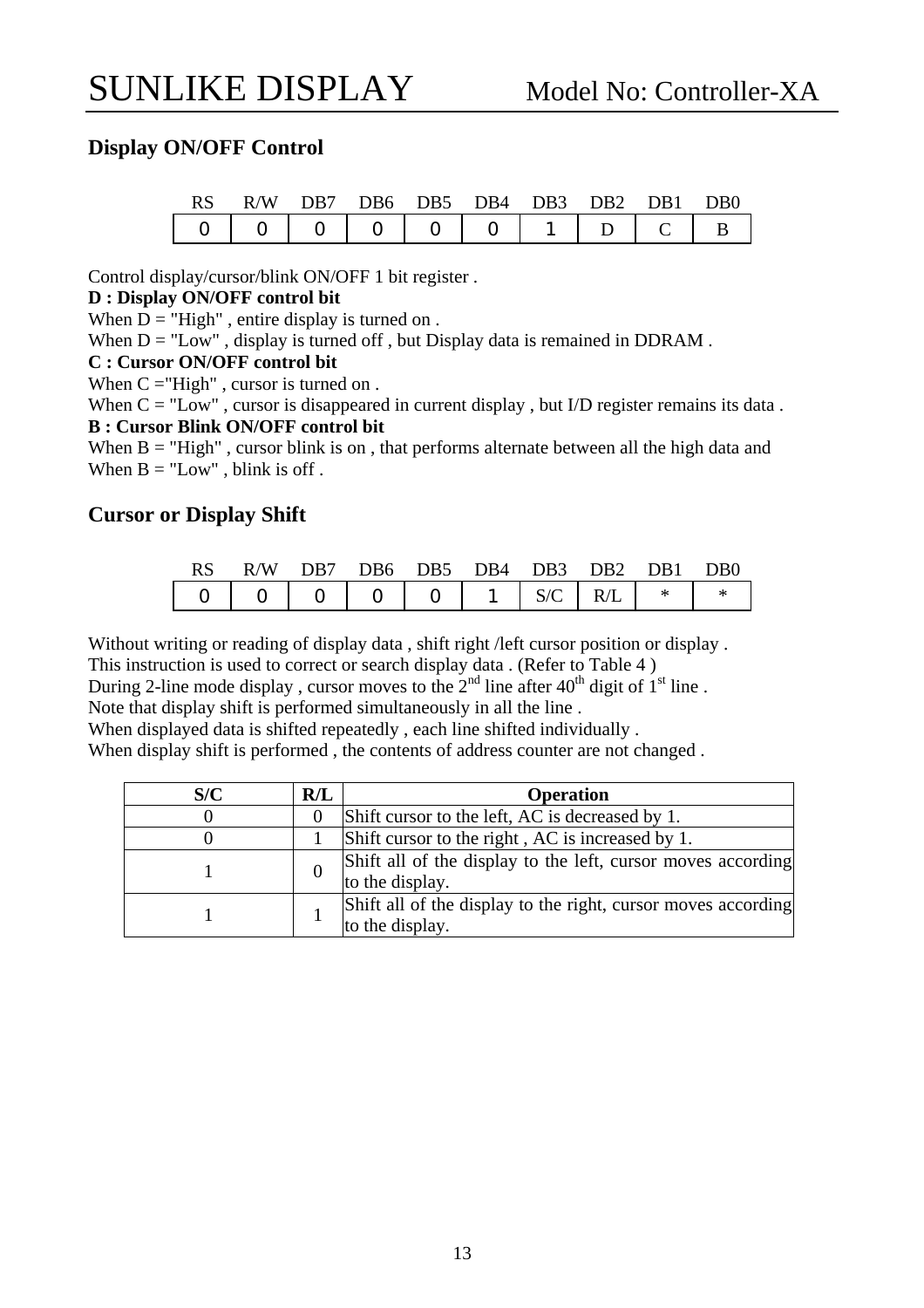#### **Function Set**

| RS. | R/W DB7 DB6 DB5 DB4 DB3 DB2 DB1 DB0 |  |  |  |  |
|-----|-------------------------------------|--|--|--|--|
|     | $0$ 0 0 0 0 0 DL N F $*$            |  |  |  |  |

#### **DL : Interface data length control bit**

When  $DL = "High"$ , it means 8-bit bus mode with MPU.

When  $DL = " Low"$ , it means 4-bit mode with MPU. So to speak,  $DL$  is a signal to select 8-bit Or 4-bit bus mode . When 4-bit bus mode , it needs to transfer 4-bit data by two times .

#### **N : Display line number control bit**

When  $N =$  "Low", it means 1-line display mode.

When  $N = "High"$ , 2-line display mode is set.

#### **F : Display font type control bit**

When  $F = "Low"$ , it means  $5*8$  dots format display mode When  $F = "High"$ ,  $5*11$  dots format display mode.

#### **Set CG RAM Address**

| RS R/W DB7 DB6 DB5 DB4 DB3 DB2 DB1 DB0 |  |  |  |  |
|----------------------------------------|--|--|--|--|
|                                        |  |  |  |  |

Set CGRAM address to AC .

This instruction makes CGRAM data available from MPU .

#### **Set DD RAM Address**

| RS R/W DB7 DB6 DB5 DB4 DB3 DB2 DB1 DB0 |  |  |  |  |
|----------------------------------------|--|--|--|--|
|                                        |  |  |  |  |

Set DDRAM address to AC .

This instruction makes DDRAM data available from MPU .

When 1-line display mode (N=0), DDRAM address is from "00H" to "4FH".

In 2-line display mode ( $N = 1$ ), DDRAM address in the 1<sup>st</sup> line is from "00H" to "27H", and DDRAM address in the  $2<sup>nd</sup>$  line is from "40H" to "67H".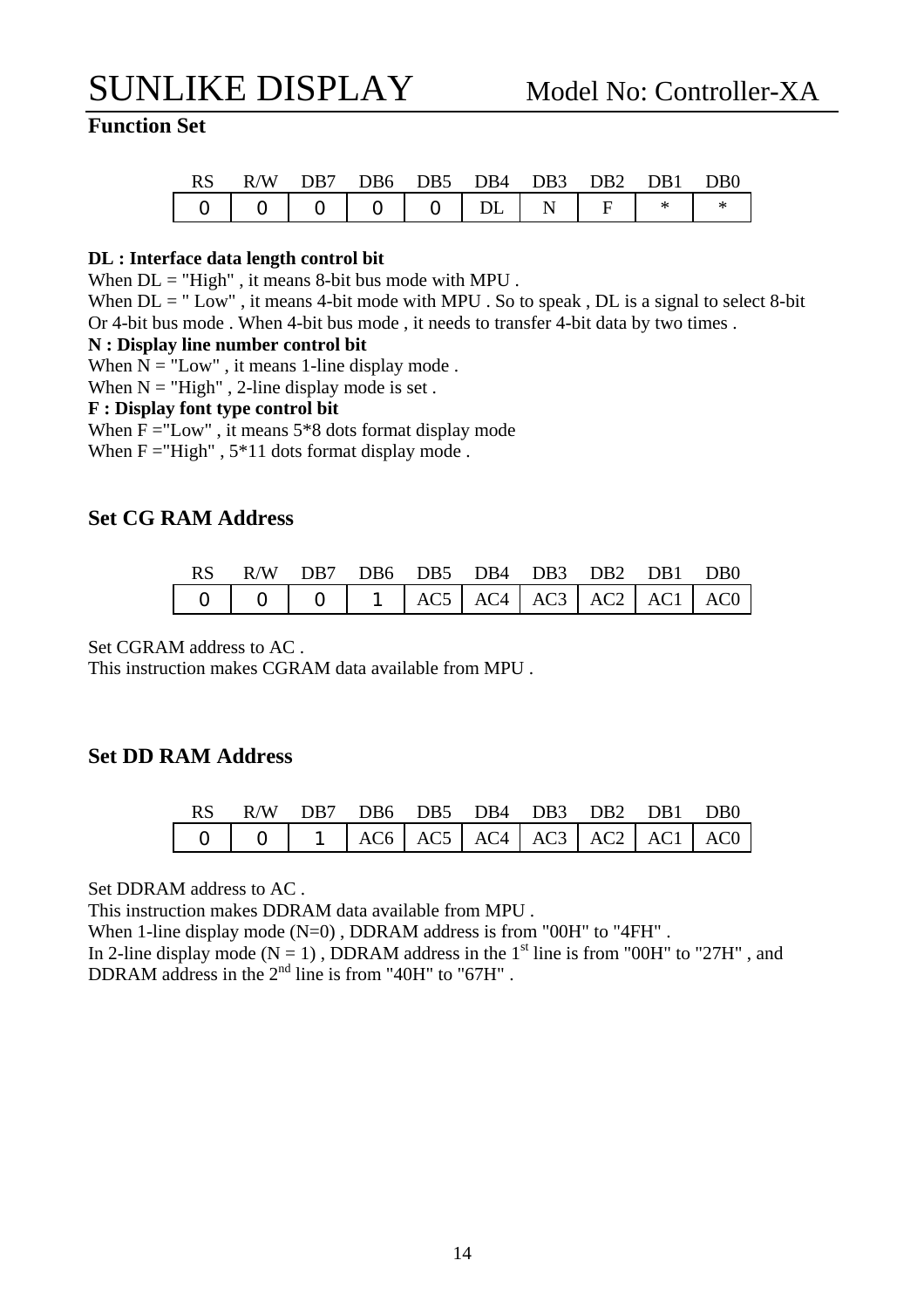**Read Busy Flag and Address** 

| RS R/W DB7 DB6 DB5 DB4 DB4 DB3 DB2 DB1 |  |  |  |  |
|----------------------------------------|--|--|--|--|
|                                        |  |  |  |  |

This instruction shows whether KS0066U is in internal operation or not . If the resultant BF is High ,

It means the internal operation is in progress and you have to wait until BF to be Low , and then the Next instruction can be performed . In this instruction you can read also can read also the value of address counter .

#### **Write Data RAM**

| RS R/W DB7 DB6 DB5 DB4 DB3 DB2 DB1 DB0 |  |  |  |  |
|----------------------------------------|--|--|--|--|
| $1$ 0 D7 D6 D5 D4 D3 D2 D1 D0          |  |  |  |  |

Write binary 8-bit data to DDRAM/CGRAM .

The selection of RAM form DDRAM , CGRAM , is set by the previous address set instruction : DDRAM address set , CGRAM address set . RAM set instruction can also determine the AC direction to RAM . After write operation , the address is automatically increased/decreased by 1 , according to the entry mode .

#### **Read Data to RAM**

|  | RS R/W DB7 DB6 DB5 DB4 DB3 DB2 DB1 DB0 |  |  |  |  |
|--|----------------------------------------|--|--|--|--|
|  |                                        |  |  |  |  |

Read binary 8-bit data from DDRAM/CGRAM .

The selection of RAM is set by the previous address set instruction . If address set instruction of RAM is not performed before this instruction , the data that read first is invalid , because the Direction of AC is not determined . If you read RAM data several times without RAM address set instruction before read operation , you can get correct RAM data from the second , but the first data would be incorrect , because there is no time margin to transfer RAM data .

In case of DDRAM read operation , cursor shift instruction plays the same role as DDRAM address Counter is automatically increased/decreased by 1 according to the entry mode .After CGRAM read Operation , display shift may not be executed correctly .

**NOTE** : In case of RAM write operation , after this AC is increased/decreased by 1 like read Operation . In this time , AC indicates the next address position , but you can read only the previous Data by read instruction .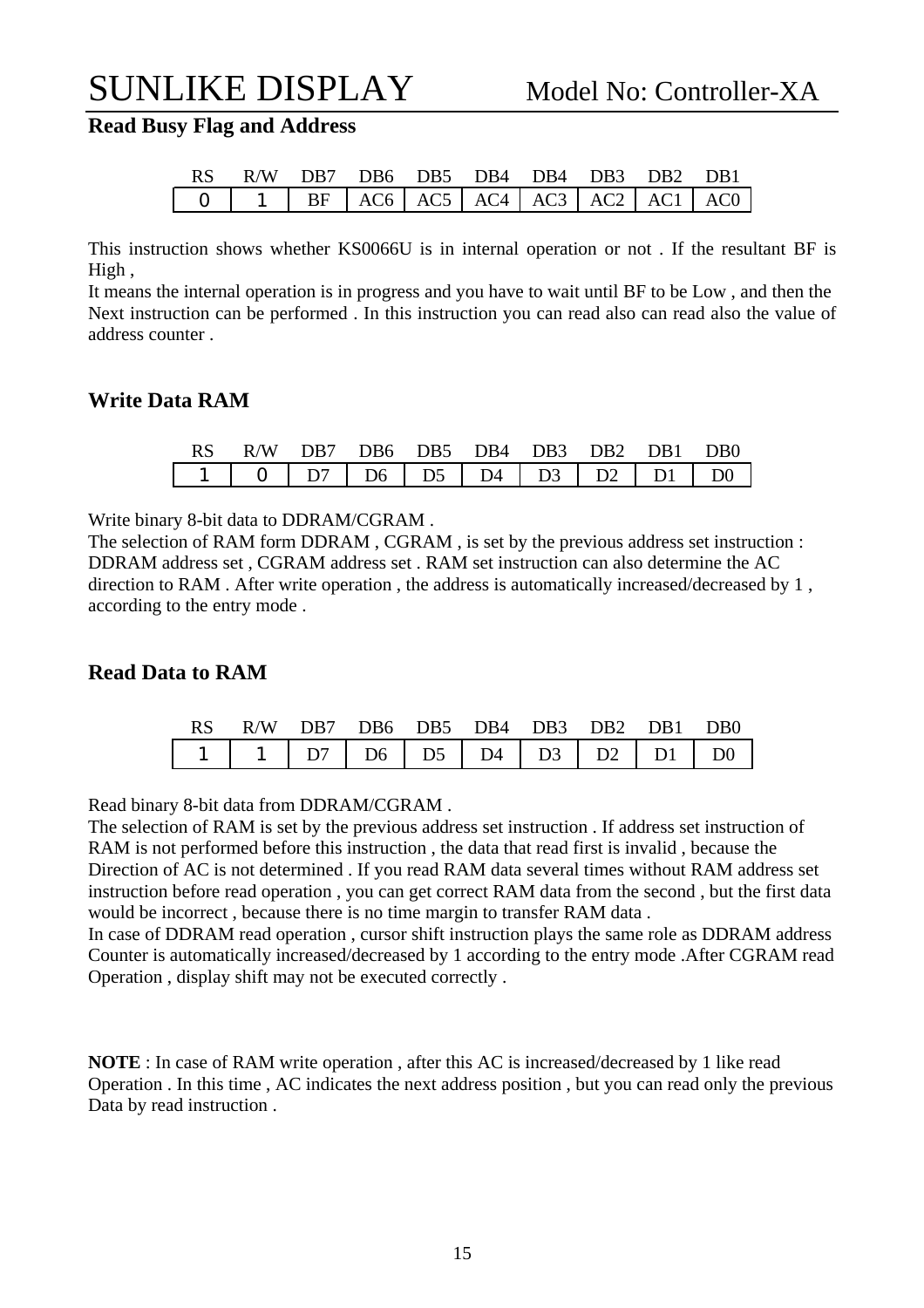## **DD RAM ADDRESSING**

**For 10\*4 Display** 

|                          |                | $\mathbf{2}$ | 3              | 4              | 5  | 6  | $\sim$ | 8  | 9  | 10 |
|--------------------------|----------------|--------------|----------------|----------------|----|----|--------|----|----|----|
| Character                | 0 <sub>0</sub> | 01           | 02             | 03             | 04 | 05 | 06     | 07 | 08 | 09 |
| <b>DD RAM</b><br>Address | 40             | 41           | 42             | 43             | 44 | 45 | 46     | 47 | 48 | 49 |
|                          | 0A             | 0B           | 0 <sup>C</sup> | 0 <sub>D</sub> | 0E | 0F | 10     | 11 | 12 | 13 |
|                          | 5A             | 5Β           | 5C             | 5D             | 5E | 5F | 50     | 51 | 52 | 53 |

#### **For 16\*1 Display**

| Character<br>AM<br>DD<br>ĸ | л. | ⌒<br>∼ | Ω<br>ີ |    | $\overline{\phantom{0}}$<br>∽<br>◡ | 6  | $\sim$ | 8  | ч<br>ັ | ĸ  | <b>**</b> | 12      | w  | Δ  | $\sim$<br>15 | 16 |
|----------------------------|----|--------|--------|----|------------------------------------|----|--------|----|--------|----|-----------|---------|----|----|--------------|----|
| Address                    | 0C | UΙ     | 02     | ∩≏ | 04                                 | 05 | 06     | 07 | 40     | 41 | 42        | 12<br>ᅩ | 44 | 45 | 46<br>R      | 47 |

#### **For 16\*2 or 8\*2 Display**

|                            |                        | ົ<br>∼ | Ω<br>J |    | $\overline{\phantom{a}}$ | 6  | $\sim$ | 8  | 9       |    |    |    |                |                | 15 | 16 |
|----------------------------|------------------------|--------|--------|----|--------------------------|----|--------|----|---------|----|----|----|----------------|----------------|----|----|
| Character<br><b>DD RAM</b> | 0 <sub>0</sub>         |        | 02     | 03 | 04                       | 05 | 06     | 07 | $\circ$ | 9  | 0A | 0B | 0 <sup>C</sup> | 0 <sub>D</sub> | 0E | 0F |
| Address                    | $\boldsymbol{\Lambda}$ | 41     | 42     | 43 | 44                       | 45 | 46     | 47 | 48      | 49 | 4A | 4B | 4C             | 4D             | 4E | 4F |

#### **For 16\*4 Display**

|                                       |                | $\boldsymbol{2}$ | 3  | 4  | 5  | 6  | $\mathcal{L}$ | 8  | 9  | 10 |    | 12             | 13             | 14             | 15 | 16 |
|---------------------------------------|----------------|------------------|----|----|----|----|---------------|----|----|----|----|----------------|----------------|----------------|----|----|
|                                       | 0 <sub>O</sub> |                  | 02 | 03 | 04 | 05 | 06            | 07 | 08 | 09 | 0A | 0 <sub>B</sub> | 0 <sup>C</sup> | 0 <sub>D</sub> | 0Ε | 0F |
| Character<br><b>DD RAM</b><br>Address | 40             | 41               | 42 | 43 | 44 | 45 | 46            | 47 | 48 | 49 | 4A | 4B             | 4C             | 4D             | 4E | 4F |
|                                       | 10             |                  | 12 | 13 | 14 | 15 | 16            | 17 | 18 | 19 | 1A | 1B             | 1 <sup>C</sup> |                | 1E | 1F |
|                                       | 50             | 51               | 52 | 53 | 54 | 55 | 56            | 57 | 58 | 59 | 5A | 5B             | 5C             | 5D             | 5E | 5F |

#### **For 20\*2 Display**

|                            |    | ∼ | ာ<br>J |    | ς  | 6  | $\sim$ | 8  | $\Omega$<br>◡ | 10 | $---$ | ---   | 1 <sub>7</sub>  | 18 | 1 <sub>C</sub><br>ΙJ | 20 |
|----------------------------|----|---|--------|----|----|----|--------|----|---------------|----|-------|-------|-----------------|----|----------------------|----|
| Character<br><b>DD RAM</b> | 00 |   | 02     | 03 | 04 | 05 | 06     | 07 | 08            | 09 | ---   | $---$ | 1 $\cap$<br>1 V |    |                      |    |
| Address                    | 4C |   | 42     | 43 | 44 | 45 | 46     | 47 | 48            | 49 | $---$ | $---$ | 50              |    | 50                   | 53 |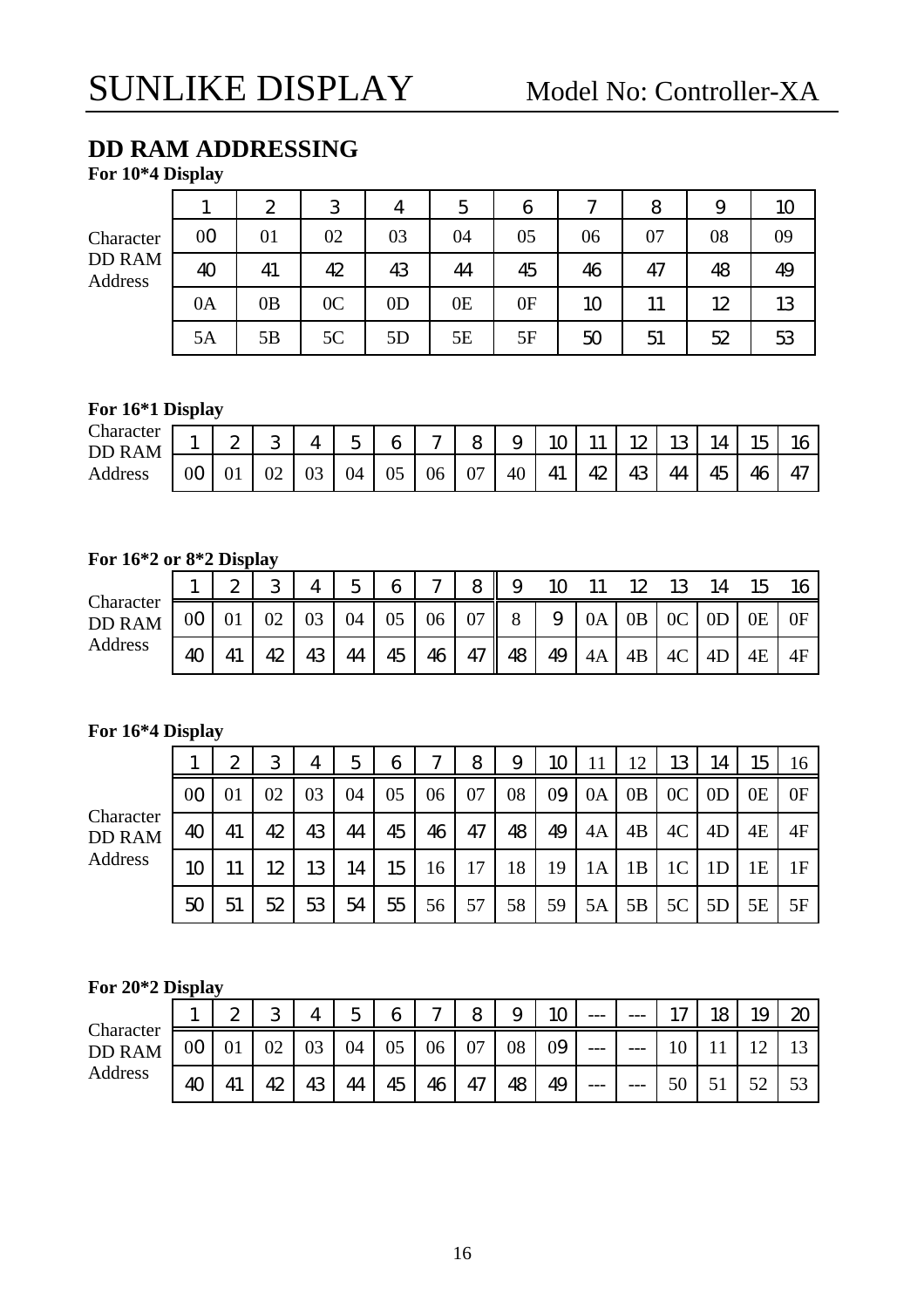#### **For 20\*4 Display**

Characte DD RAM Address

|    |                 | $\mathbf{2}$    | 3               | 4                | 5 <sup>1</sup>  | 6 <sup>1</sup> | 7 <sup>1</sup> | 8 <sup>1</sup>  | 9                        | 10 |  | 17 <sup>1</sup> | 18 <sup>1</sup> |      | $19 \mid 20$ |
|----|-----------------|-----------------|-----------------|------------------|-----------------|----------------|----------------|-----------------|--------------------------|----|--|-----------------|-----------------|------|--------------|
| P. | $00$   01       |                 | 02              | $\vert 03 \vert$ | 04              | 05             | 06             | 07              | 08                       | 09 |  | 10              | 11              | 12   | 13           |
| Л  | 40 <sup>1</sup> | 41              | 42              | 43               | 44              | 45             | 46             | 47 <sup>1</sup> | 48                       | 49 |  | 50              | 51              | 52 l | 53           |
|    | 14              | 15 <sup>1</sup> | 16 <sup>1</sup> | 17 <sup>1</sup>  | 18 <sup>1</sup> |                |                |                 | $19$   1A   1B   1C   1D |    |  | 24              | 25              | 26   | 27           |
|    | 54              | 55              | 56 <sup>1</sup> | $57 \mid$        | 58 <sup>1</sup> |                |                |                 | $59$   5A   5B   5C   5D |    |  | 64              | 65              | 66   | 67           |

### **For 40\*2 Display**

| Character |    | っ<br>∼ | ∩  |   | $\overline{\phantom{a}}$<br>ັ | 6  | $\sim$ | 8  | ັ  | $1\cap$ | ---   | --- | ൚<br>J. | ഏ<br>w | 39 | 4 <sup>C</sup> |
|-----------|----|--------|----|---|-------------------------------|----|--------|----|----|---------|-------|-----|---------|--------|----|----------------|
| DD RAM    |    |        | ◡∠ |   | 04                            | 05 | 06     | 07 | 08 | 09      | ---   | --- | ∠−      | ل کے   | 26 | 27             |
| Address   | 40 |        | ₭  | r | 44                            | 45 | 46     | 47 | 48 | 49      | $---$ | --- | 64      | UJ     | 66 | 67             |

#### **For 40\*4 Display**

|                                 | E  |        | $\boldsymbol{2}$ | 3  | 4  | 5  | 6  | ∼  | 8  | 9  | 10 | $---$ | $---$ | 37 | 38 | 39 | 40 |
|---------------------------------|----|--------|------------------|----|----|----|----|----|----|----|----|-------|-------|----|----|----|----|
| Character                       |    | $00\,$ | 01               | 02 | 03 | 04 | 05 | 06 | 07 | 08 | 09 |       |       | 24 | 25 | 26 | 27 |
| <b>DD RAM</b><br><b>Address</b> | E1 | 40     | 41               | 42 | 43 | 44 | 45 | 46 | 47 | 48 | 49 | $---$ | ---   | 64 | 65 | 66 | 67 |
|                                 |    | $00\,$ | 01               | 02 | 03 | 04 | 05 | 06 | 07 | 08 | 09 | ---   |       | 24 | 25 | 26 | 27 |
|                                 | E2 | 40     | 41               | 42 | 43 | 44 | 45 | 46 | 47 | 48 | 49 | $---$ |       | 64 | 65 | 66 | 67 |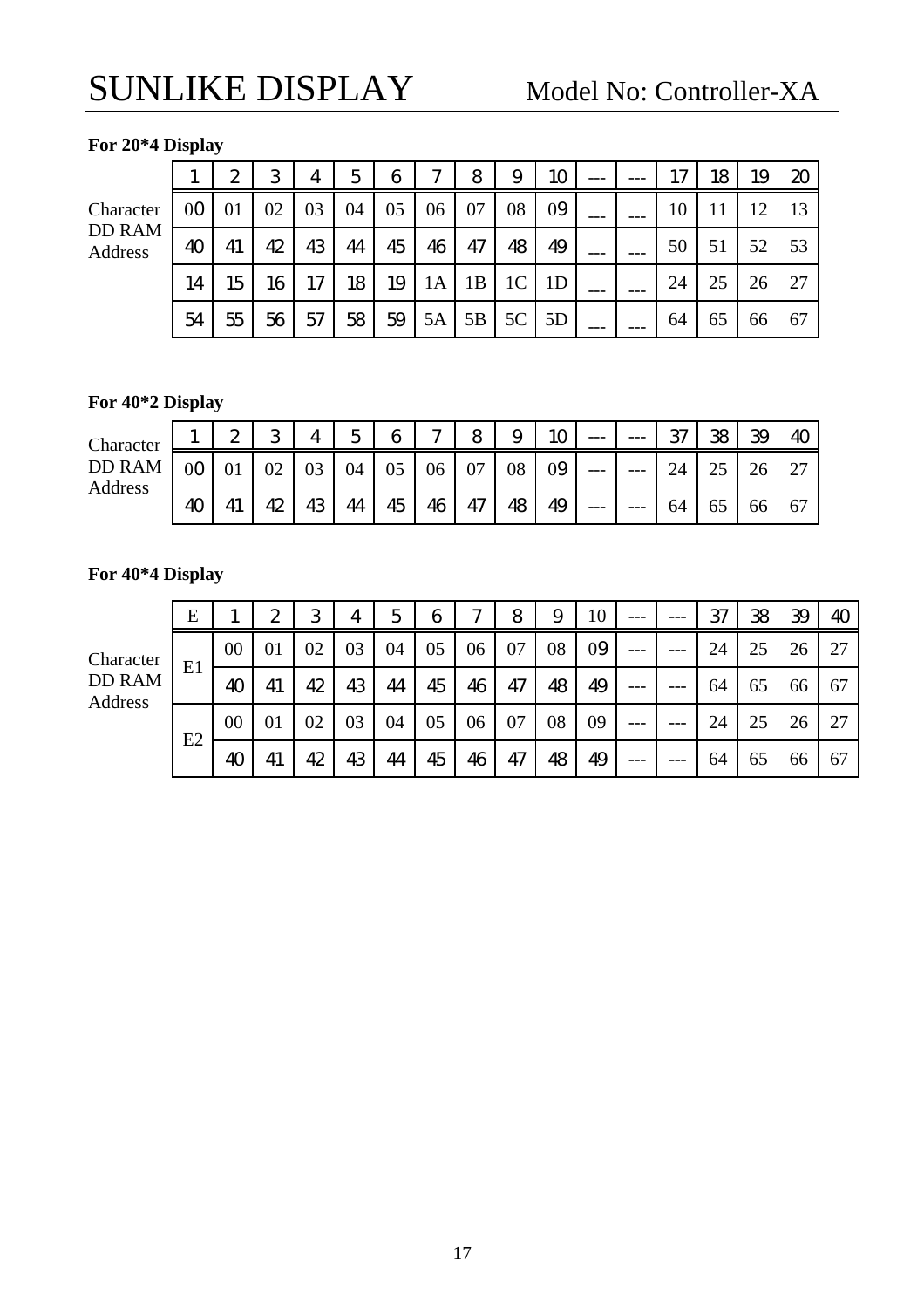## SUNLIKE DISPLAY Model No: Controller-XA **CG RAM MAPPING**

|                  |                  |                  |                  |                | <b>Character Code</b> |                  |                       |      |                                                        |                  | <b>CG RAM Address</b> |                                                                                                     |                                                                                                                                        |                                                                                                                                          |        |                        |                  |        | <b>Character Patterns</b>                                                                                                                                                                                                                                                                                                                                                                                                                                                                                                                                                                                                                                                                                                        |                                |
|------------------|------------------|------------------|------------------|----------------|-----------------------|------------------|-----------------------|------|--------------------------------------------------------|------------------|-----------------------|-----------------------------------------------------------------------------------------------------|----------------------------------------------------------------------------------------------------------------------------------------|------------------------------------------------------------------------------------------------------------------------------------------|--------|------------------------|------------------|--------|----------------------------------------------------------------------------------------------------------------------------------------------------------------------------------------------------------------------------------------------------------------------------------------------------------------------------------------------------------------------------------------------------------------------------------------------------------------------------------------------------------------------------------------------------------------------------------------------------------------------------------------------------------------------------------------------------------------------------------|--------------------------------|
|                  |                  |                  |                  |                | (DD RAM data)         |                  |                       |      |                                                        |                  |                       |                                                                                                     |                                                                                                                                        |                                                                                                                                          |        |                        |                  |        | (CG RAM data)                                                                                                                                                                                                                                                                                                                                                                                                                                                                                                                                                                                                                                                                                                                    |                                |
| 7                | 6<br>High        | 5                | $\overline{4}$   | $\overline{3}$ | $\overline{2}$        | $\mathbf{1}$     | $\overline{0}$<br>Low |      | 5<br>High                                              | $\overline{4}$   | 3                     | $\overline{2}$                                                                                      | $\mathbf{1}$<br>Low                                                                                                                    | $\boldsymbol{0}$                                                                                                                         |        | $\overline{7}$<br>High | 6                | 5      | 3<br>$\overline{4}$<br>$\overline{2}$<br>$\mathbf{1}$<br>$\overline{0}$<br>Low                                                                                                                                                                                                                                                                                                                                                                                                                                                                                                                                                                                                                                                   |                                |
| $\overline{0}$   | $\overline{0}$   | $\overline{0}$   | $\overline{0}$   | $\ast$         | $\overline{0}$        | $\mathbf{0}$     | $\overline{0}$        |      | $\overline{0}$                                         | $\theta$         | $\overline{0}$        | $\boldsymbol{0}$<br>$\boldsymbol{0}$<br>$\mathbf{0}$<br>0<br>$\mathbf{1}$<br>1<br>1<br>$\mathbf{1}$ | $\overline{0}$<br>$\boldsymbol{0}$<br>$\mathbf{1}$<br>1<br>$\overline{0}$<br>$\overline{0}$<br>1<br>$\mathbf{1}$                       | $\overline{0}$<br>$\mathbf{1}$<br>$\boldsymbol{0}$<br>$\mathbf{1}$<br>$\overline{0}$<br>$\mathbf{1}$<br>$\boldsymbol{0}$<br>$\mathbf{1}$ |        | *                      | $\ast$           | $\ast$ | $\overline{0}$<br>$\boldsymbol{0}$<br>$\boldsymbol{0}$<br>$\mathbf{1}$<br>$\mathbf{1}$<br>$\mathbf{1}$<br>$\overline{0}$<br>$\mathbf{1}$<br>$\boldsymbol{0}$<br>$\boldsymbol{0}$<br>$\overline{0}$<br>$\overline{0}$<br>$\overline{0}$<br>$\mathbf{1}$<br>$\overline{0}$<br>$\mathbf{0}$<br>$\mathbf{1}$<br>$\boldsymbol{0}$<br>$\overline{0}$<br>$\overline{0}$<br>$\mathbf{1}$<br>$\mathbf{1}$<br>$\boldsymbol{0}$<br>$\mathbf{1}$<br>$\boldsymbol{0}$<br>$\overline{0}$<br>$\overline{0}$<br>$\boldsymbol{0}$<br>$\boldsymbol{0}$<br>$\boldsymbol{0}$<br>$\boldsymbol{0}$<br>$\boldsymbol{0}$<br>$\boldsymbol{0}$<br>$\theta$<br>$\overline{0}$<br>$\boldsymbol{0}$<br>$\boldsymbol{0}$<br>$\overline{0}$<br>$\boldsymbol{0}$ | Character<br>Pattern<br>Cursor |
| $\boldsymbol{0}$ | $\boldsymbol{0}$ | $\boldsymbol{0}$ | $\boldsymbol{0}$ | $\ast$         | $\boldsymbol{0}$      | $\boldsymbol{0}$ | $\mathbf{1}$          |      | $\boldsymbol{0}$                                       | $\boldsymbol{0}$ | 1                     | $\boldsymbol{0}$<br>$\overline{0}$<br>$\theta$<br>0<br>$\mathbf{1}$                                 | $\overline{0}$<br>$\boldsymbol{0}$<br>$\mathbf{1}$<br>$\mathbf{1}$<br>$\overline{0}$<br>$\overline{0}$<br>$\mathbf{1}$<br>$\mathbf{1}$ | $\boldsymbol{0}$<br>$\mathbf{1}$<br>$\boldsymbol{0}$<br>1<br>$\overline{0}$<br>$\mathbf{1}$<br>$\overline{0}$<br>$\mathbf{1}$            |        | ∗                      | $\ast$           | ∗      | $\mathbf{1}$<br>$\mathbf{1}$<br>$\mathbf{1}$<br>$\mathbf{1}$<br>$\mathbf{1}$<br>$\overline{0}$<br>$\mathbf{1}$<br>$\boldsymbol{0}$<br>$\overline{0}$<br>$\mathbf{1}$<br>$\mathbf{1}$<br>$\mathbf{1}$<br>$\overline{0}$<br>$\overline{0}$<br>$\mathbf{1}$<br>$\mathbf{1}$<br>$\mathbf{1}$<br>$\boldsymbol{0}$<br>$\mathbf{1}$<br>$\overline{0}$<br>$\overline{0}$<br>$\mathbf{1}$<br>$\mathbf{1}$<br>$\overline{0}$<br>$\mathbf{1}$<br>$\overline{0}$<br>$\overline{0}$<br>$\mathbf{1}$<br>$\mathbf{1}$<br>$\mathbf{1}$<br>$\mathbf{1}$<br>$\mathbf{1}$<br>$\mathbf{1}$<br>$\overline{0}$<br>$\overline{0}$<br>$\overline{0}$<br>$\mathbf{0}$<br>$\overline{0}$                                                                   | Character<br>Pattern<br>Cursor |
|                  |                  |                  |                  |                |                       |                  | :<br>:<br>:           | <br> | $\ddot{•}$ $\ddot{•}$ $\ddot{•}$ $\ddot{•}$ $\ddot{•}$ |                  | :::::                 |                                                                                                     |                                                                                                                                        |                                                                                                                                          | :::::: |                        | :<br>:<br>:<br>: |        | <br>:::::<br>:::::                                                                                                                                                                                                                                                                                                                                                                                                                                                                                                                                                                                                                                                                                                               |                                |
| $\overline{0}$   | $\mathbf{0}$     | $\overline{0}$   | $\overline{0}$   | ∗              | $\mathbf{1}$          | 1                | 1                     |      | $\mathbf{1}$                                           | $\mathbf{1}$     | 1                     | $\overline{0}$<br>$\overline{0}$<br>$\overline{0}$<br>0<br>1                                        | $\overline{0}$<br>$\boldsymbol{0}$<br>$\mathbf{1}$<br>$\mathbf{1}$<br>$\overline{0}$<br>$\overline{0}$<br>1<br>1                       | $\boldsymbol{0}$<br>1<br>$\boldsymbol{0}$<br>$\mathbf{1}$<br>$\overline{0}$<br>$\mathbf{1}$<br>$\boldsymbol{0}$<br>$\mathbf{1}$          |        | $\ast$                 | $\ast$           | ∗      | $\mathbf{1}$<br>$\mathbf{1}$<br>$\mathbf{1}$<br>1<br>$\mathbf{1}$<br>$\overline{0}$<br>$\boldsymbol{0}$<br>$\overline{0}$<br>$\mathbf{1}$<br>$\mathbf{1}$<br>$\mathbf{1}$<br>$\overline{0}$<br>$\mathbf{1}$<br>$\mathbf{1}$<br>$\mathbf{1}$<br>$\mathbf{1}$<br>$\overline{0}$<br>$\overline{0}$<br>$\theta$<br>$\mathbf{1}$<br>$\mathbf{1}$<br>$\mathbf{1}$<br>$\mathbf{1}$<br>$\overline{0}$<br>$\overline{0}$<br>$\overline{0}$<br>$\overline{0}$<br>$\mathbf{1}$<br>1<br>$\mathbf{1}$<br>$\mathbf{1}$<br>1<br>$\overline{0}$<br>$\overline{0}$<br>$\overline{0}$<br>$\overline{0}$<br>$\overline{0}$                                                                                                                          | Character<br>Pattern<br>Cursor |